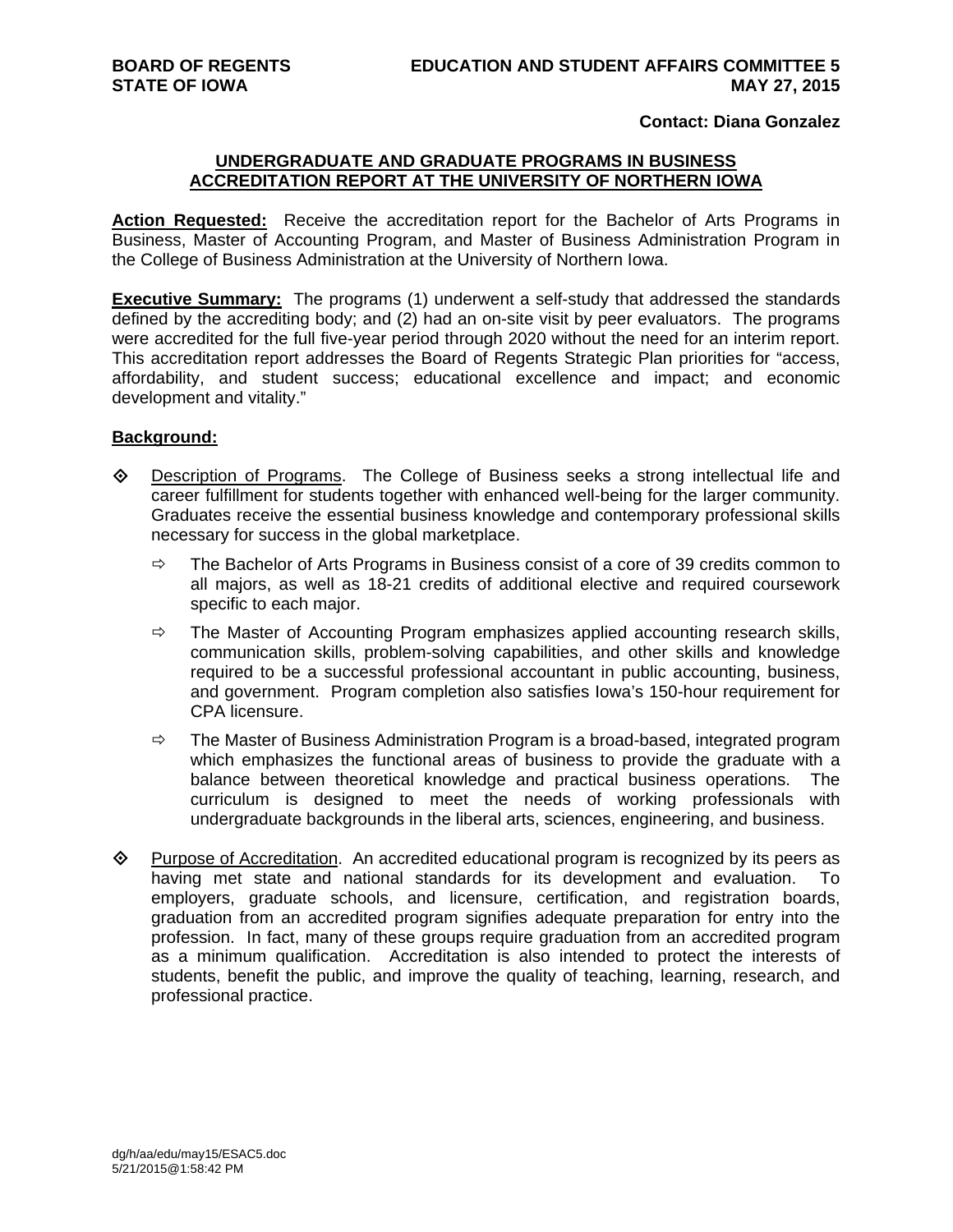- Accrediting Agency. The accrediting body is the Association to Advance Collegiate Schools of Business (AACSB).
- $\diamond$  Review Process. The self-study prepared by the undergraduate and graduate programs in business contained the responses to the appropriate standards required by the accrediting body – mission, impact, innovation; intellectual contributions, impact, and alignment with mission; financial strategies and allocation of resources; student admissions, progression, and career development; faculty sufficiency and deployment; faculty management and support; curricula management and assurance of learning; curriculum content; studentfaculty interactions; degree program educational level, structure, and equivalence; teaching effectiveness; student academic and professional engagement; executive education' and faculty qualifications and engagement.
- On-Site Team Report. In January 2015, the visiting team determined that the Bachelor of Arts Programs in Business, Master of Accounting Program, and Master of Business Administration Program met the requirements for accredited status, without the need for an interim report.
- $\diamond$  Sample Strengths Identified by the Visiting Team.
	- $\boxtimes$  "The College of Business has a high level of engagement, innovation and impact consistent with its mission.
	- $\boxtimes$  The strategic management process is strong and involves all major stakeholders. Input is solicited from diverse groups of stakeholders, such as faculty, Dean's Executive Advisory Board, and presidents of student groups.
	- $\boxtimes$  The Professional Readiness program and its breadth of participation are unique and impactful. The Business and Community Services provided by the College involve a high level of commitment and are a strength of the College and the University. The summer study fly free offer for students has helped to significantly increase the number of students who participate in international study opportunities.
	- All staff are well qualified and facilitate and support learning and provide essential services for students and faculty.
	- UNI*Business* has a culture support of continuous improvement in regards to curricula development, teaching, and learning.
	- $\boxtimes$  The school has a well-developed Assurance of Learning program that includes a high degree of involvement by the faculty.
	- $\boxtimes$  There is a general high regard for the dean, the dean's office, and College administration."

# **EXECO POPIS THE CONTIGLE OPPORTIVE CONTINUM** Copportunities for Continuous.

 $\boxtimes$  "To transition to the 2013 standards regarding faculty qualifications, the College classifies "Academically Qualified" faculty as "Scholarly Academics" and "Professional Qualified" faculty as "Instructional Practitioners." Few faculty are qualified as "Practice Academics" and "Scholarly Practitioners." The team recommended that the College consider revisiting their faculty qualification definitions to ensure that PA and SP are utilized if or when appropriate."